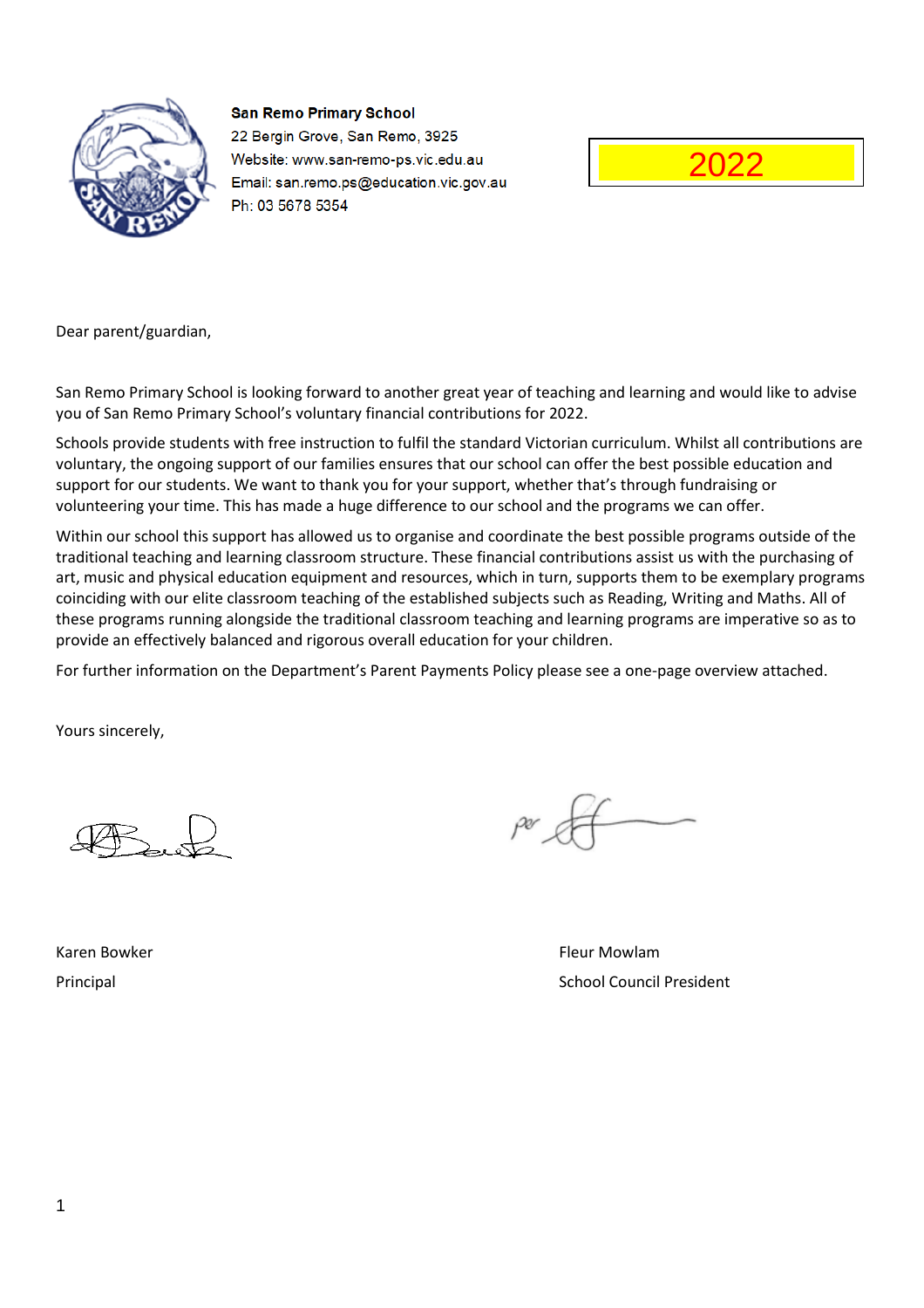

| Curriculum Contributions - items and activities that students use, or participate in, to<br>access the Curriculum                                                                                                                                                                                                                                                                                                                                                                                                                                                                              | Amount |
|------------------------------------------------------------------------------------------------------------------------------------------------------------------------------------------------------------------------------------------------------------------------------------------------------------------------------------------------------------------------------------------------------------------------------------------------------------------------------------------------------------------------------------------------------------------------------------------------|--------|
| Prep - Classroom consumables, materials, & equipment                                                                                                                                                                                                                                                                                                                                                                                                                                                                                                                                           |        |
| Science/Mathematics - numeracy blocks, books, stationary<br>$\bullet$<br>Literacy - book boxes, class sets, readers<br>$\bullet$<br>Classroom - pens, pencils, textas, glue sticks, writing, graph and scrap books,<br>$\bullet$<br>highlighters, folders, display books, scissors, rulers<br>Sports – equipment, ribbons, materials<br>$\bullet$<br>Music – instruments, books and folders<br>$\bullet$<br>Art - paint, crayons, canvas, glitter, coloured paper, glue, card, wool, material,<br>$\bullet$<br>wood, beading<br>Printing and photocopying of worksheets and learning materials | \$120  |
| <b>Prep - Online Subscriptions</b>                                                                                                                                                                                                                                                                                                                                                                                                                                                                                                                                                             |        |
| Wushka (\$10)                                                                                                                                                                                                                                                                                                                                                                                                                                                                                                                                                                                  | \$10   |
| <b>Prep - Curriculum Activities</b>                                                                                                                                                                                                                                                                                                                                                                                                                                                                                                                                                            |        |
| • Life Ed $(514.50)$                                                                                                                                                                                                                                                                                                                                                                                                                                                                                                                                                                           | \$50   |
| M.A.R.C Van & Library Resources (\$35.50)                                                                                                                                                                                                                                                                                                                                                                                                                                                                                                                                                      |        |
| Prep ICT Devices – provision of devices from the shared classroom sets                                                                                                                                                                                                                                                                                                                                                                                                                                                                                                                         | \$20   |
| <b>Curriculum Contributions</b>                                                                                                                                                                                                                                                                                                                                                                                                                                                                                                                                                                | \$200  |

San Remo Primary School offers a range of items and activities that enhance or broaden the schooling experience of students and are above and beyond what the school provides in order to deliver the Curriculum. These are provided on a user-pays basis.

| <b>Extra-Curricular Items and Activities</b> | ' Amount           |
|----------------------------------------------|--------------------|
| Prep excursions to be scheduled              | <b>STBA</b>        |
| Extra-curricular Items & Activities          | <i><b>STBA</b></i> |

| <b>Category</b>                                                                   |       |
|-----------------------------------------------------------------------------------|-------|
| Curriculum Contributions                                                          | \$200 |
| Extra-Curricular Items & Activities                                               | \$TBA |
| <b>Total Curriculum Contributions and Extra-Curricular Items &amp; Activities</b> | S 200 |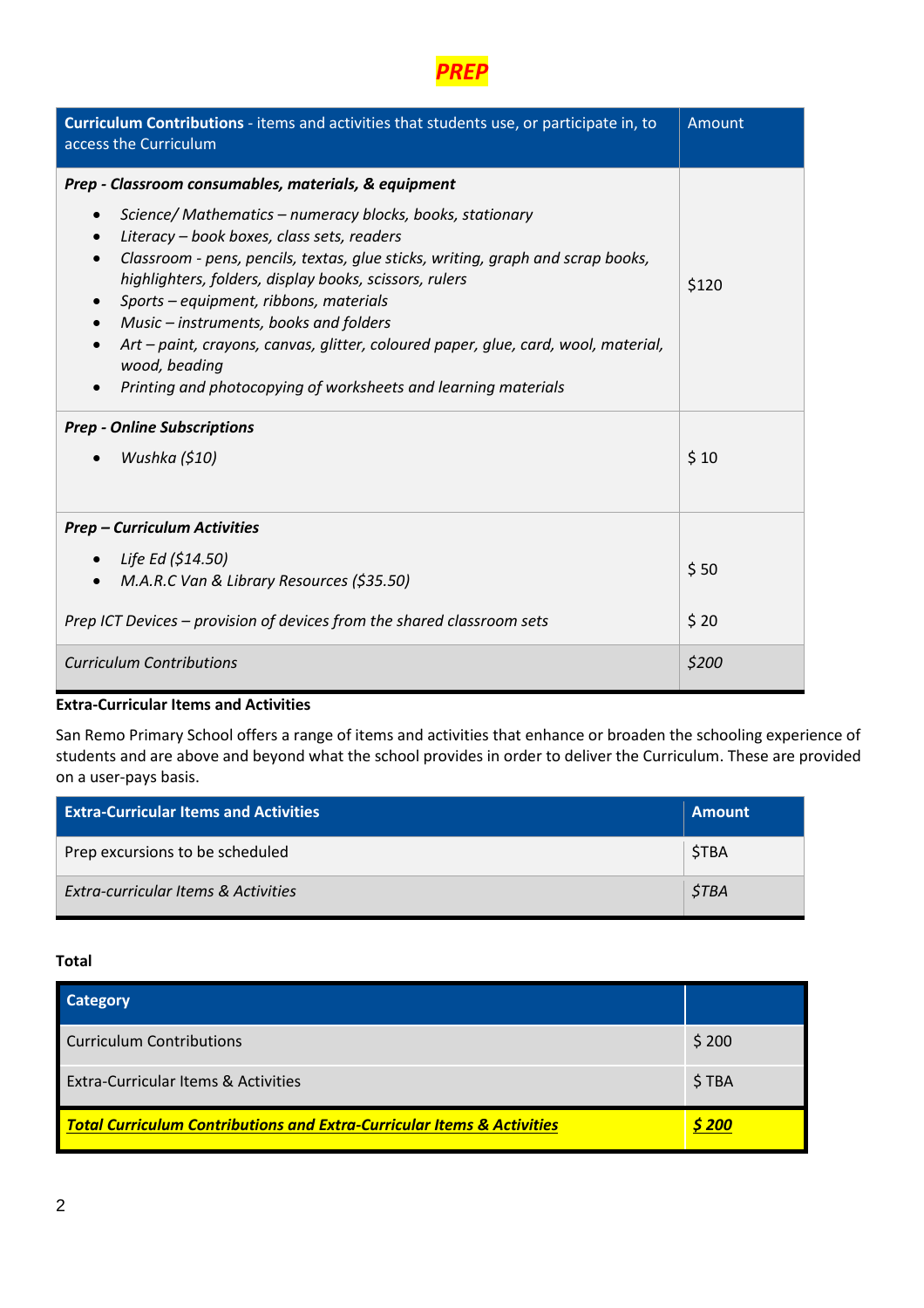| Curriculum Contributions - items and activities that students use, or participate in, to<br>access the Curriculum                                                                                                                                                                                                                                                                                                                                                                                                                                                                         | Amount |
|-------------------------------------------------------------------------------------------------------------------------------------------------------------------------------------------------------------------------------------------------------------------------------------------------------------------------------------------------------------------------------------------------------------------------------------------------------------------------------------------------------------------------------------------------------------------------------------------|--------|
| <b>GRADE 1 - Classroom consumables, materials, &amp; equipment</b>                                                                                                                                                                                                                                                                                                                                                                                                                                                                                                                        |        |
| Science/Mathematics - numeracy blocks, calculators, books, stationary<br>$\bullet$<br>Literacy - book boxes, class sets, novels, readers<br>$\bullet$<br>Classroom - pens, pencils, textas, glue sticks, writing, graph and scrap books,<br>$\bullet$<br>highlighters, folders, display books, scissors, rulers<br>Sports – equipment, ribbons, materials<br>Music - instruments, books and folders<br>$\bullet$<br>Art - paint, crayons, canvas, glitter, coloured paper, glue, card, wool, material,<br>wood, beading<br>Printing and photocopying of worksheets and learning materials | \$130  |
| <b>Grade 1 - Online Subscriptions</b>                                                                                                                                                                                                                                                                                                                                                                                                                                                                                                                                                     |        |
| Wushka                                                                                                                                                                                                                                                                                                                                                                                                                                                                                                                                                                                    | \$10   |
| Grade 1 - Curriculum Activities                                                                                                                                                                                                                                                                                                                                                                                                                                                                                                                                                           |        |
| Life Ed (\$14.50)<br>$\bullet$                                                                                                                                                                                                                                                                                                                                                                                                                                                                                                                                                            | \$50   |
| M.A.R.C Van & Library Resources (\$35.50)<br>$\bullet$                                                                                                                                                                                                                                                                                                                                                                                                                                                                                                                                    |        |
| Grade 1 ICT Devices – provision of devices from the shared classroom sets                                                                                                                                                                                                                                                                                                                                                                                                                                                                                                                 | \$20   |
| <b>Curriculum Contributions</b>                                                                                                                                                                                                                                                                                                                                                                                                                                                                                                                                                           | \$210  |

San Remo Primary School offers a range of items and activities that enhance or broaden the schooling experience of students and are above and beyond what the school provides in order to deliver the Curriculum. These are provided on a user-pays basis.

| <b>Extra-Curricular Items and Activities</b> | <b>Amount</b> |
|----------------------------------------------|---------------|
| Grade 1 excursions to be scheduled           | <b>STBA</b>   |
| <b>Extra-curricular Items and Activities</b> | <b>STBA</b>   |

| <b>Category</b>                                                                 |               |
|---------------------------------------------------------------------------------|---------------|
| <b>Curriculum Contributions</b>                                                 | \$210         |
| Extra-Curricular Items & Activities                                             | \$TBA         |
| <b>Total Curriculum Contributions and Extra-Curricular Items and Activities</b> | <u>\$ 210</u> |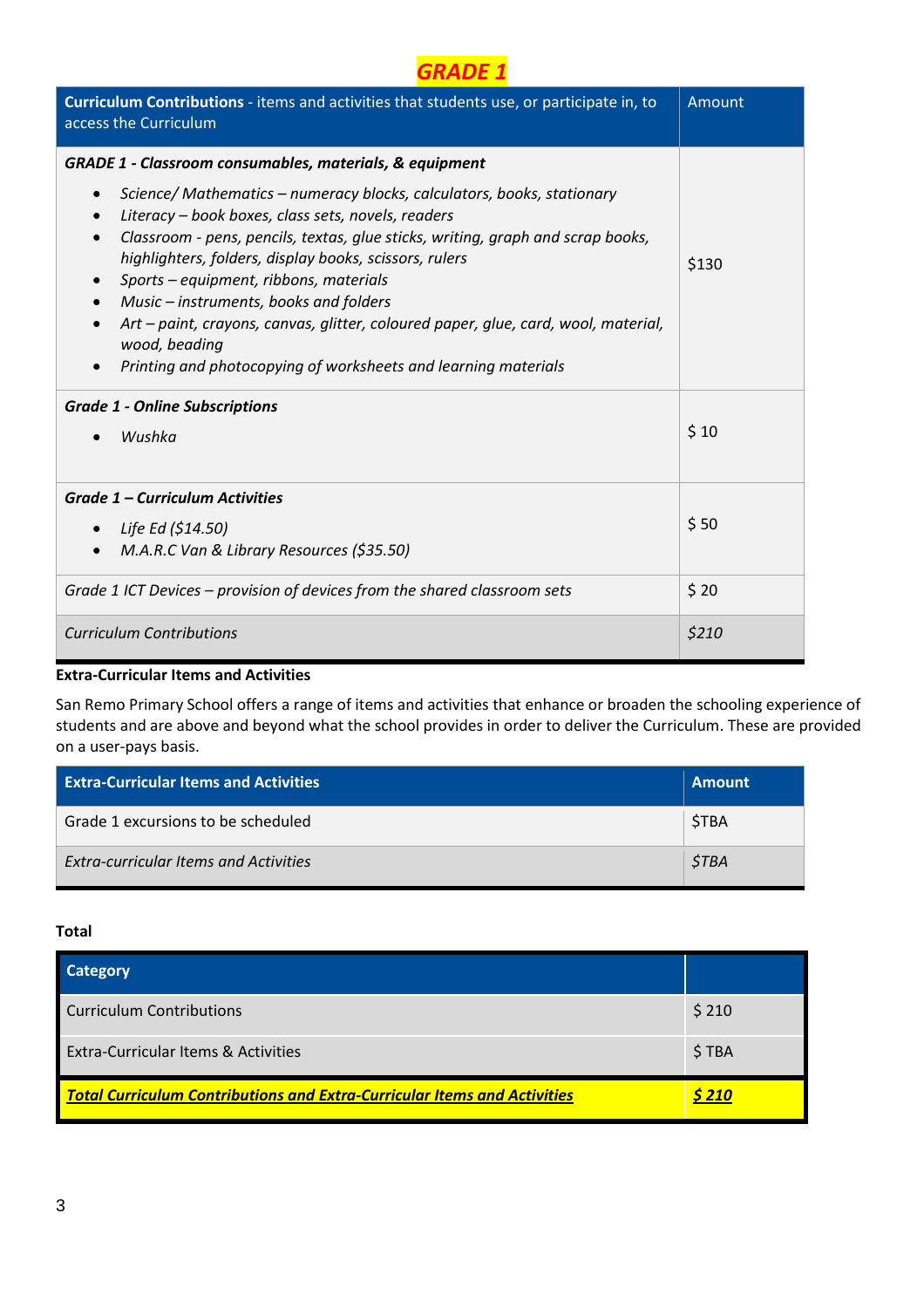

| Curriculum Contributions - items and activities that students use, or participate in, to<br>access the Curriculum                                                                                                                                                                                                                                                                                                                                                                                                                                                                                                                | Amount |
|----------------------------------------------------------------------------------------------------------------------------------------------------------------------------------------------------------------------------------------------------------------------------------------------------------------------------------------------------------------------------------------------------------------------------------------------------------------------------------------------------------------------------------------------------------------------------------------------------------------------------------|--------|
| <b>GRADE 2 - Classroom consumables, materials, &amp; equipment</b>                                                                                                                                                                                                                                                                                                                                                                                                                                                                                                                                                               |        |
| Science/Mathematics – numeracy blocks, calculators, books, stationary<br>$\bullet$<br>Literacy - book boxes, class sets, novels, readers<br>$\bullet$<br>Classroom - pens, pencils, textas, glue sticks, writing, graph and scrap books,<br>$\bullet$<br>highlighters, folders, display books, scissors, rulers<br>Sports - equipment, ribbons, materials<br>$\bullet$<br>Music - instruments, books and folders<br>$\bullet$<br>Art – paint, crayons, canvas, glitter, coloured paper, glue, card, wool, material,<br>$\bullet$<br>wood, beading<br>Printing and photocopying of worksheets and learning materials<br>$\bullet$ | \$130  |
| <b>Grade 2 - Online Subscriptions</b><br>Wushka (\$10)                                                                                                                                                                                                                                                                                                                                                                                                                                                                                                                                                                           | \$10   |
|                                                                                                                                                                                                                                                                                                                                                                                                                                                                                                                                                                                                                                  |        |
| <b>Grade 2 - Curriculum Activities</b>                                                                                                                                                                                                                                                                                                                                                                                                                                                                                                                                                                                           |        |
| Life Ed (\$14.50)<br>$\bullet$                                                                                                                                                                                                                                                                                                                                                                                                                                                                                                                                                                                                   | \$50   |
| M.A.R.C Van and Library Resources (\$35.50)<br>$\bullet$                                                                                                                                                                                                                                                                                                                                                                                                                                                                                                                                                                         |        |
| Grade 2 ICT Devices – provision of devices from the shared classroom sets                                                                                                                                                                                                                                                                                                                                                                                                                                                                                                                                                        | \$20   |
| <b>Curriculum Contributions</b>                                                                                                                                                                                                                                                                                                                                                                                                                                                                                                                                                                                                  | \$210  |

San Remo Primary School offers a range of items and activities that enhance or broaden the schooling experience of students and are above and beyond what the school provides in order to deliver the Curriculum. These are provided on a user-pays basis.

| <b>Extra-Curricular Items and Activities</b> | <b>Amount</b> |
|----------------------------------------------|---------------|
| Grade 2 excursions to be scheduled           | <b>STBA</b>   |
| <b>Extra-curricular Items and Activities</b> | <b>STBA</b>   |

| <b>Category</b>                                                                 |               |
|---------------------------------------------------------------------------------|---------------|
| <b>Curriculum Contributions</b>                                                 | \$210         |
| Extra-Curricular Items & Activities                                             | \$TBA         |
| <b>Total Curriculum Contributions and Extra-Curricular Items and Activities</b> | <u>\$ 210</u> |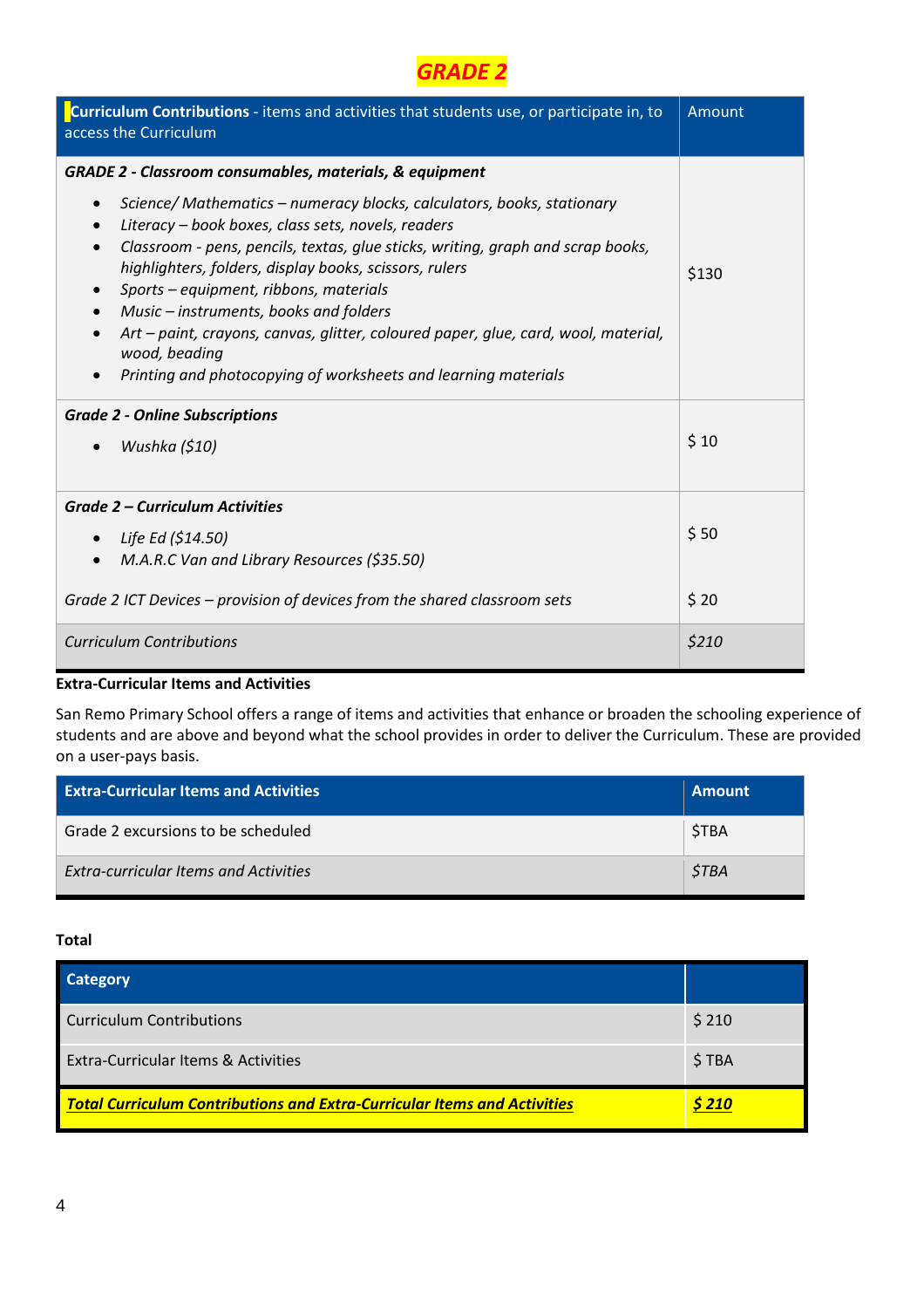| Curriculum Contributions - items and activities that students use, or participate in, to<br>access the Curriculum                                                                                                                                                                                                                                                                                                                                                                                                                                                                                       | Amount |
|---------------------------------------------------------------------------------------------------------------------------------------------------------------------------------------------------------------------------------------------------------------------------------------------------------------------------------------------------------------------------------------------------------------------------------------------------------------------------------------------------------------------------------------------------------------------------------------------------------|--------|
| <b>GRADE 3 - Classroom consumables, materials, &amp; equipment</b>                                                                                                                                                                                                                                                                                                                                                                                                                                                                                                                                      |        |
| Science/ Mathematics - numeracy blocks, calculators, books, stationary<br>$\bullet$<br>Literacy - book boxes, class sets, novels, readers<br>$\bullet$<br>Classroom - pens, pencils, textas, glue sticks, writing, graph and scrap books,<br>$\bullet$<br>highlighters, folders, display books, scissors, rulers<br>Sports - equipment, ribbons, materials<br>$\bullet$<br>Music – instruments, books and folders<br>$\bullet$<br>Art - paint, crayons, canvas, glitter, coloured paper, glue, card, wool, material,<br>wood, beading<br>Printing and photocopying of worksheets and learning materials | \$125  |
| <b>Grade 3 - Online Subscriptions</b>                                                                                                                                                                                                                                                                                                                                                                                                                                                                                                                                                                   |        |
| Literacy Planet (\$21)                                                                                                                                                                                                                                                                                                                                                                                                                                                                                                                                                                                  | \$35   |
| Mathletics (\$14)<br>$\bullet$                                                                                                                                                                                                                                                                                                                                                                                                                                                                                                                                                                          |        |
| Grade 3 - Curriculum Activities                                                                                                                                                                                                                                                                                                                                                                                                                                                                                                                                                                         |        |
| Life Ed (\$14.50)<br>$\bullet$                                                                                                                                                                                                                                                                                                                                                                                                                                                                                                                                                                          | \$50   |
| M.A.R.C Van & Library Resources (\$35.50)<br>$\bullet$                                                                                                                                                                                                                                                                                                                                                                                                                                                                                                                                                  |        |
| Grade 3 ICT Devices – provision of devices from the shared classroom sets                                                                                                                                                                                                                                                                                                                                                                                                                                                                                                                               | \$20   |
| <b>Curriculum Contributions</b>                                                                                                                                                                                                                                                                                                                                                                                                                                                                                                                                                                         | \$230  |

San Remo Primary School offers a range of items and activities that enhance or broaden the schooling experience of students and are above and beyond what the school provides in order to deliver the Curriculum. These are provided on a user-pays basis.

| <b>Extra-Curricular Items and Activities</b>         | <b>Amount</b> |
|------------------------------------------------------|---------------|
| Grade 3 camps, sports and excursions to be scheduled | <b>STBA</b>   |
| <b>Extra-curricular Items and Activities</b>         | <b>STBA</b>   |

| <b>Category</b>                                                                 |        |
|---------------------------------------------------------------------------------|--------|
| Curriculum Contributions                                                        | \$230  |
| Extra-Curricular Items & Activities                                             | \$TBA  |
| <b>Total Curriculum Contributions and Extra-Curricular Items and Activities</b> | \$ 230 |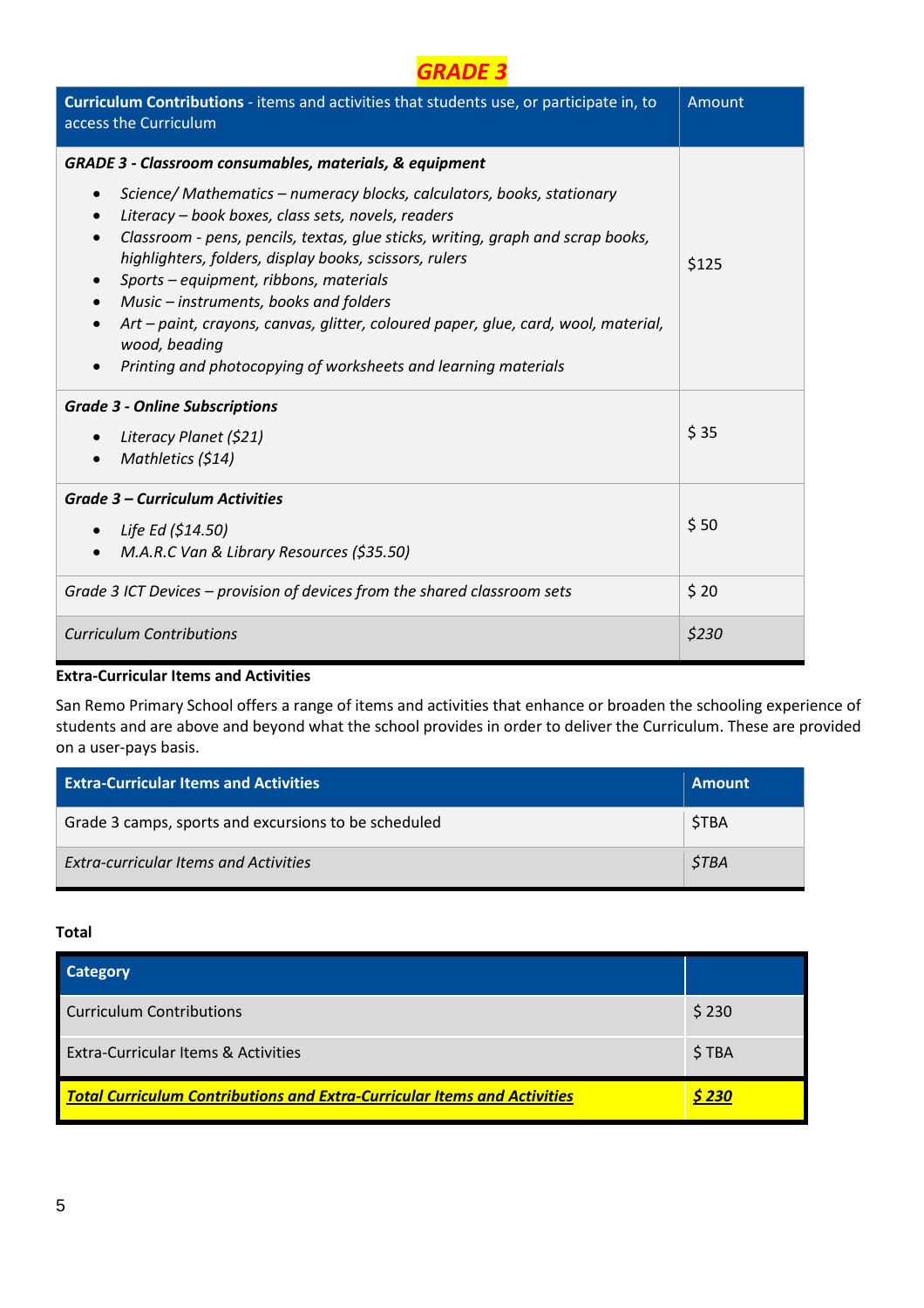| Curriculum Contributions - items and activities that students use, or participate in, to<br>access the Curriculum                                                                                                                                                                                                                                                                                                                                                                                                                                                                                      | Amount |
|--------------------------------------------------------------------------------------------------------------------------------------------------------------------------------------------------------------------------------------------------------------------------------------------------------------------------------------------------------------------------------------------------------------------------------------------------------------------------------------------------------------------------------------------------------------------------------------------------------|--------|
| <b>GRADE 4 - Classroom consumables, materials, &amp; equipment</b>                                                                                                                                                                                                                                                                                                                                                                                                                                                                                                                                     |        |
| Science/Mathematics - numeracy blocks, calculators, books, stationary<br>$\bullet$<br>Literacy - book boxes, class sets, novels, readers<br>$\bullet$<br>Classroom - pens, pencils, textas, glue sticks, writing, graph and scrap books,<br>$\bullet$<br>highlighters, folders, display books, scissors, rulers<br>Sports - equipment, ribbons, materials<br>$\bullet$<br>Music – instruments, books and folders<br>$\bullet$<br>Art - paint, crayons, canvas, glitter, coloured paper, glue, card, wool, material,<br>wood, beading<br>Printing and photocopying of worksheets and learning materials | \$125  |
| <b>Grade 4 - Online Subscriptions</b>                                                                                                                                                                                                                                                                                                                                                                                                                                                                                                                                                                  |        |
| Literacy Planet (\$21)                                                                                                                                                                                                                                                                                                                                                                                                                                                                                                                                                                                 | \$35   |
| Mathletics (\$14)                                                                                                                                                                                                                                                                                                                                                                                                                                                                                                                                                                                      |        |
| <b>Grade 4 – Curriculum Activities</b>                                                                                                                                                                                                                                                                                                                                                                                                                                                                                                                                                                 |        |
| Life Ed (\$14.50)                                                                                                                                                                                                                                                                                                                                                                                                                                                                                                                                                                                      | \$50   |
| M.A.R.C Van & Library Resources (\$35.50)<br>$\bullet$                                                                                                                                                                                                                                                                                                                                                                                                                                                                                                                                                 |        |
| Grade 4 ICT Devices – provision of devices from the shared classroom sets                                                                                                                                                                                                                                                                                                                                                                                                                                                                                                                              | \$20   |
| <b>Curriculum Contributions</b>                                                                                                                                                                                                                                                                                                                                                                                                                                                                                                                                                                        | \$230  |

San Remo Primary School offers a range of items and activities that enhance or broaden the schooling experience of students and are above and beyond what the school provides in order to deliver the Curriculum. These are provided on a user-pays basis.

| <b>Extra-Curricular Items and Activities</b>         | <b>Amount</b> |
|------------------------------------------------------|---------------|
| Grade 4 camps, sports and excursions to be scheduled | <b>STBA</b>   |
| <b>Extra-curricular Items and Activities</b>         | <b>STBA</b>   |

| <b>Category</b>                                                                 |        |
|---------------------------------------------------------------------------------|--------|
| Curriculum Contributions                                                        | \$230  |
| Extra-Curricular Items & Activities                                             | \$TBA  |
| <b>Total Curriculum Contributions and Extra-Curricular Items and Activities</b> | \$ 230 |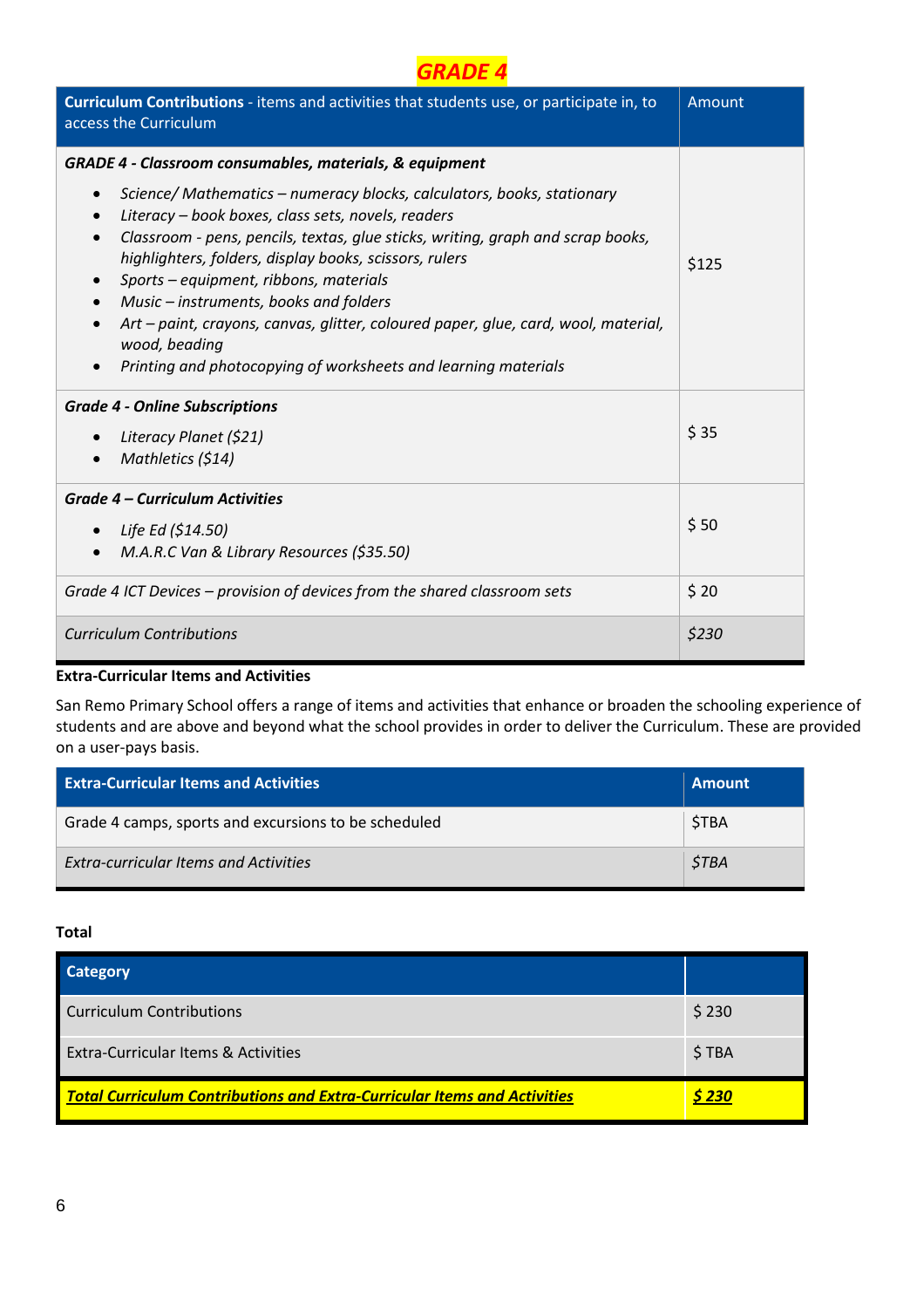| Curriculum Contributions - items and activities that students use, or participate in, to<br>access the Curriculum                                                                                                                                                                                                                                                                                                                                                                                                                                                                                      | Amount |
|--------------------------------------------------------------------------------------------------------------------------------------------------------------------------------------------------------------------------------------------------------------------------------------------------------------------------------------------------------------------------------------------------------------------------------------------------------------------------------------------------------------------------------------------------------------------------------------------------------|--------|
| <b>GRADE 5 - Classroom consumables, materials, &amp; equipment</b>                                                                                                                                                                                                                                                                                                                                                                                                                                                                                                                                     |        |
| Science/Mathematics - numeracy blocks, calculators, books, stationary<br>$\bullet$<br>Literacy - book boxes, class sets, novels, readers<br>$\bullet$<br>Classroom - pens, pencils, textas, glue sticks, writing, graph and scrap books,<br>$\bullet$<br>highlighters, folders, display books, scissors, rulers<br>Sports – equipment, ribbons, materials<br>$\bullet$<br>Music – instruments, books and folders<br>$\bullet$<br>Art - paint, crayons, canvas, glitter, coloured paper, glue, card, wool, material,<br>wood, beading<br>Printing and photocopying of worksheets and learning materials | \$136  |
| <b>Grade 5 - Online Subscriptions</b>                                                                                                                                                                                                                                                                                                                                                                                                                                                                                                                                                                  |        |
| Wushka (\$10)                                                                                                                                                                                                                                                                                                                                                                                                                                                                                                                                                                                          | \$24   |
| Mathletics (\$14)                                                                                                                                                                                                                                                                                                                                                                                                                                                                                                                                                                                      |        |
| <b>Grade 5 – Curriculum Activities</b>                                                                                                                                                                                                                                                                                                                                                                                                                                                                                                                                                                 |        |
| Life Ed (\$14.50)<br>$\bullet$                                                                                                                                                                                                                                                                                                                                                                                                                                                                                                                                                                         | \$50   |
| M.A.R.C Van & Library Resources (\$35.50)<br>$\bullet$                                                                                                                                                                                                                                                                                                                                                                                                                                                                                                                                                 |        |
| Grade 5 ICT Devices – provision of devices from the shared classroom sets                                                                                                                                                                                                                                                                                                                                                                                                                                                                                                                              | \$20   |
| <b>Curriculum Contributions</b>                                                                                                                                                                                                                                                                                                                                                                                                                                                                                                                                                                        | \$230  |

San Remo Primary School offers a range of items and activities that enhance or broaden the schooling experience of students and are above and beyond what the school provides in order to deliver the Curriculum. These are provided on a user-pays basis.

| <b>Extra-Curricular Items and Activities</b>         | <b>Amount</b> |
|------------------------------------------------------|---------------|
| Grade 5 camps, sports and excursions to be scheduled | <b>STBA</b>   |
| <b>Extra-curricular Items and Activities</b>         | <b>STBA</b>   |

| <b>Category</b>                                                                 |        |
|---------------------------------------------------------------------------------|--------|
| Curriculum Contributions                                                        | \$230  |
| Extra-Curricular Items & Activities                                             | \$TBA  |
| <b>Total Curriculum Contributions and Extra-Curricular Items and Activities</b> | \$ 230 |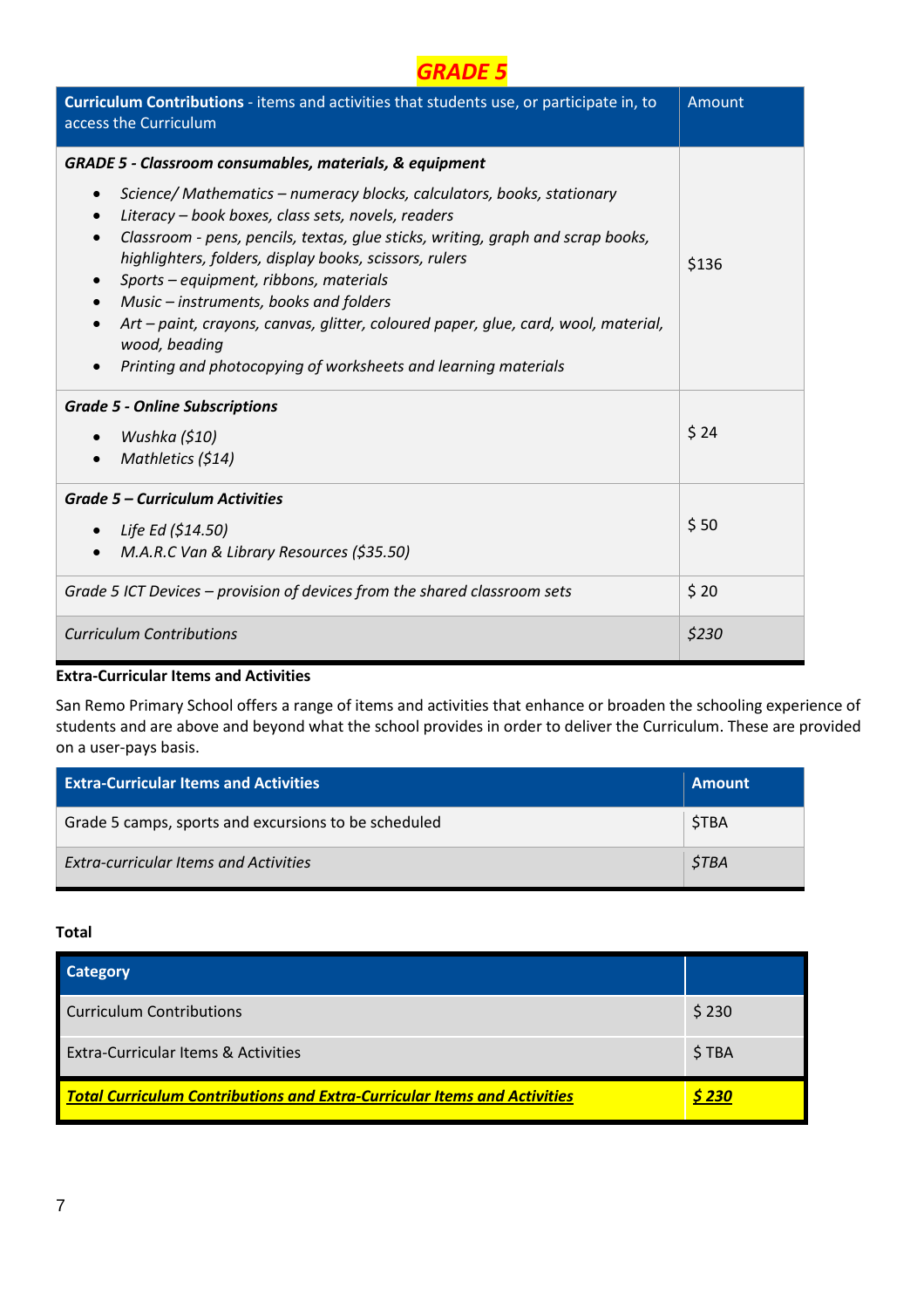| Curriculum Contributions - items and activities that students use, or participate in, to<br>access the Curriculum                                                                                                                                                                                                                                                                                                                                                                                                                                                                                       | Amount |
|---------------------------------------------------------------------------------------------------------------------------------------------------------------------------------------------------------------------------------------------------------------------------------------------------------------------------------------------------------------------------------------------------------------------------------------------------------------------------------------------------------------------------------------------------------------------------------------------------------|--------|
| GRADE 6 - Classroom consumables, materials, & equipment                                                                                                                                                                                                                                                                                                                                                                                                                                                                                                                                                 |        |
| Science/ Mathematics - numeracy blocks, calculators, books, stationary<br>$\bullet$<br>Literacy - book boxes, class sets, novels, readers<br>$\bullet$<br>Classroom - pens, pencils, textas, glue sticks, writing, graph and scrap books,<br>$\bullet$<br>highlighters, folders, display books, scissors, rulers<br>Sports – equipment, ribbons, materials<br>$\bullet$<br>Music – instruments, books and folders<br>$\bullet$<br>Art - paint, crayons, canvas, glitter, coloured paper, glue, card, wool, material,<br>wood, beading<br>Printing and photocopying of worksheets and learning materials | \$136  |
| <b>Grade 6 - Online Subscriptions</b>                                                                                                                                                                                                                                                                                                                                                                                                                                                                                                                                                                   |        |
| Wushka (\$10)                                                                                                                                                                                                                                                                                                                                                                                                                                                                                                                                                                                           | \$24   |
| Mathletics (\$14)                                                                                                                                                                                                                                                                                                                                                                                                                                                                                                                                                                                       |        |
| Grade 6 - Curriculum Activities                                                                                                                                                                                                                                                                                                                                                                                                                                                                                                                                                                         |        |
| Life Ed (\$14.50)<br>$\bullet$                                                                                                                                                                                                                                                                                                                                                                                                                                                                                                                                                                          | \$50   |
| M.A.R.C Van & Library Resources (\$35.50)<br>$\bullet$                                                                                                                                                                                                                                                                                                                                                                                                                                                                                                                                                  |        |
| Year 6 ICT Devices - provision of devices from the shared classroom sets                                                                                                                                                                                                                                                                                                                                                                                                                                                                                                                                | \$20   |
| <b>Curriculum Contributions</b>                                                                                                                                                                                                                                                                                                                                                                                                                                                                                                                                                                         | \$230  |

San Remo Primary School offers a range of items and activities that enhance or broaden the schooling experience of students and are above and beyond what the school provides in order to deliver the Curriculum. These are provided on a user-pays basis.

| <b>Extra-Curricular Items and Activities</b>         | <b>Amount</b> |
|------------------------------------------------------|---------------|
| <b>Fantastic Racers</b>                              | \$19          |
| Grade 6 camps, sports and excursions to be scheduled | \$TBA         |
| <b>Extra-curricular Items and Activities</b>         | \$19          |

| <b>Category</b>                                                                 |       |
|---------------------------------------------------------------------------------|-------|
| <b>Curriculum Contributions</b>                                                 | \$230 |
| Extra-Curricular Items & Activities                                             | \$19  |
| <b>Total Curriculum Contributions and Extra-Curricular Items and Activities</b> | S 249 |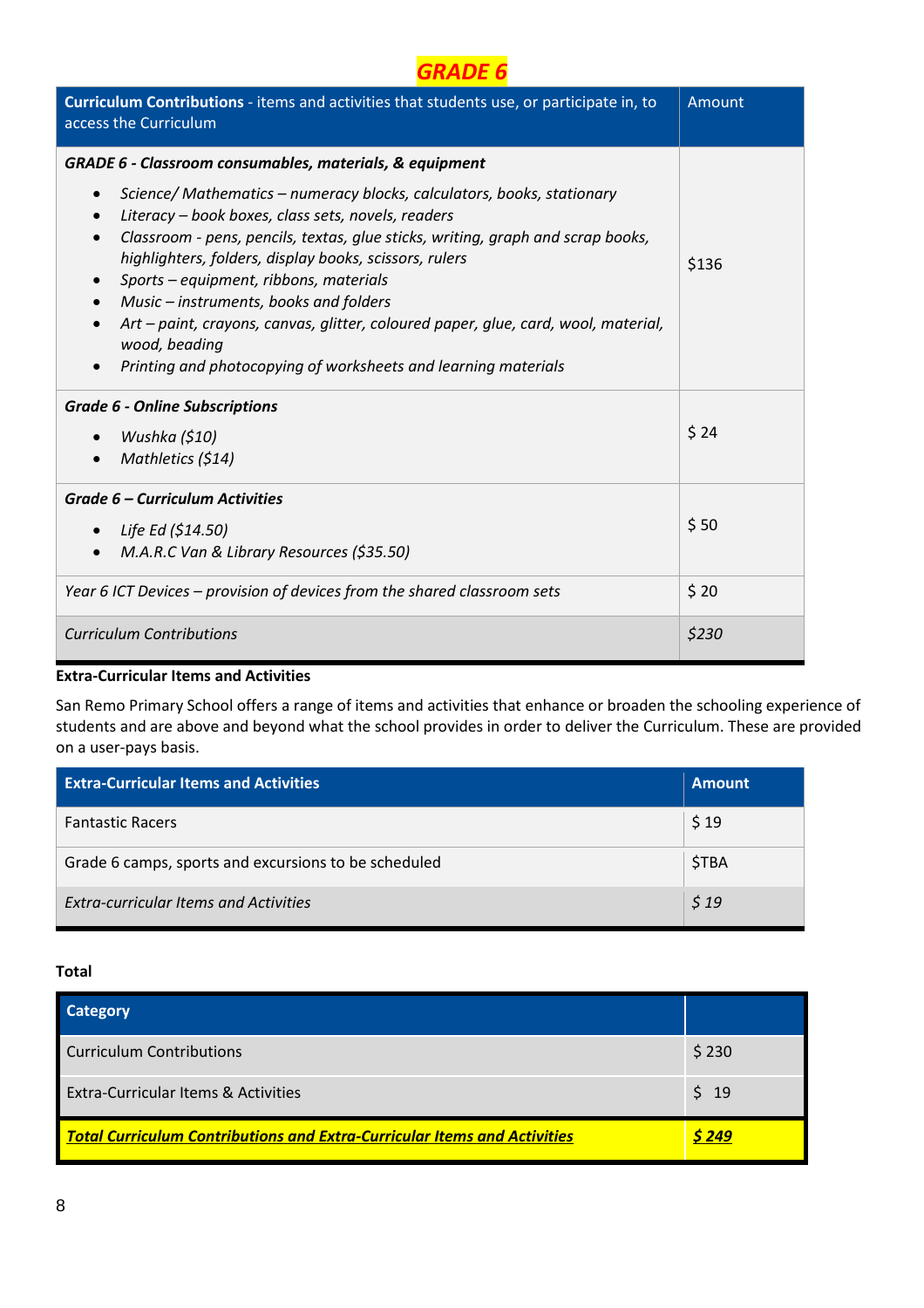#### **Financial Support for Families**

San Remo Primary School understands that some families may experience financial difficulty and offers a range of support options, including:

- *the Camps, Sports and Excursions Fund to eligible Health Care Card Holders*
- *Individual Payment Plans*
- *State Schools Relief*

For a confidential discussion about accessing these services, or if you would like to discuss alternative payment arrangements, contact:

Karen Bowker Ph: 03 5678 5354 | Email[: karen.bowker@education.vic.gov.au](mailto:karen.bowker@education.vic.gov.au)

#### **Refunds**

Parent requests for refunds are subject to the discretion of the school and made on a case-by-case basis. Refunds will be provided where the school deems it is reasonable and fair to do so, taking into consideration whether a cost has been incurred, the Department's Parent Payment Policy and Guidance, Financial Help for Families Policy and any other relevant information.